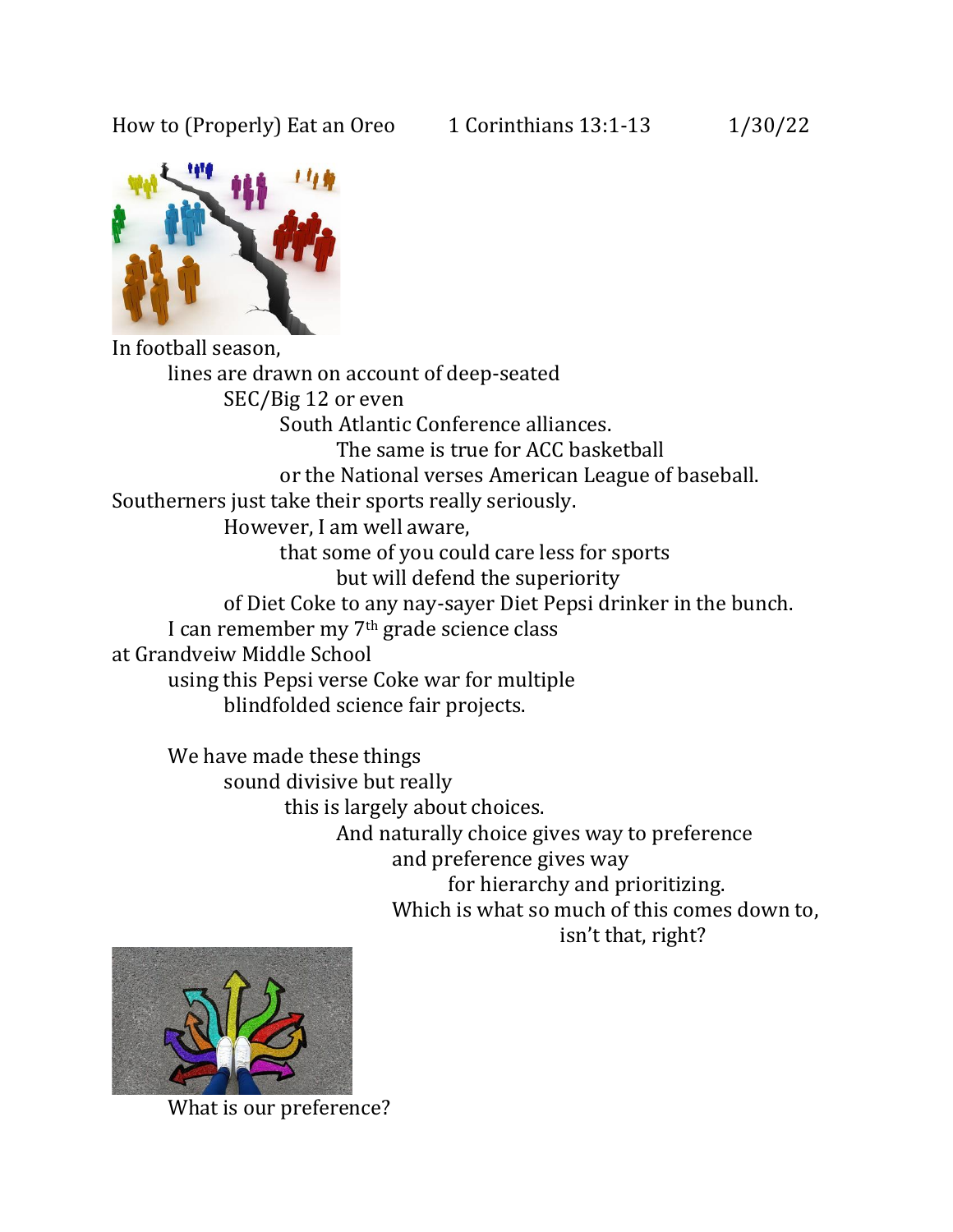The system is set up to make us pick and choose; to have a pecking order to so many things.

The same is true even in our life of faith. We pick and choose what speaks to us —most of us have a preference for the either the Old or New Testament. We prefer a certain style of worship.

But before jumping into the preferences we have dumped into our religious traditions, and, though I know there will be division on this issue, I want to take a moment to tell you the proper way to eat an Oreo cookie.



There are, in my opinion, too many choices, too many varieties of Oreos. I do *prefer*, the Golden Oreos —the vanilla cookie, double stuff cream variety— I know this is not the original, and truthfully, when Nabisco first came out with double stuff original Oreos, they should have just stopped there. No need for carrot cake or birthday cake or mint or lemon. I know some of you have eaten your Oreo's slathered with peanut butter for years. There are those of you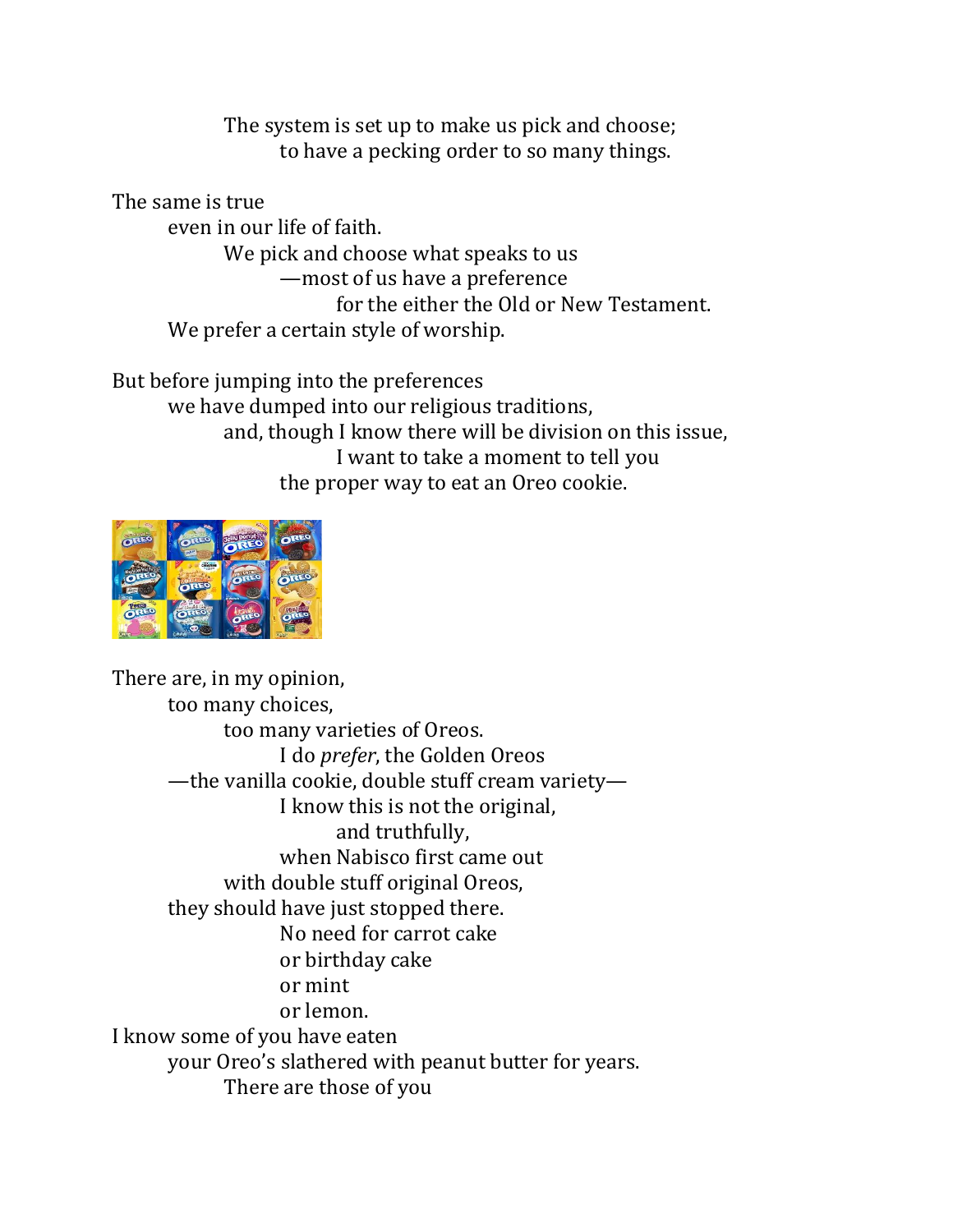who would never dunk an Oreo in milk and others who can tell you down to the second, how long one aught to hold the cookie submerged in a glass of milk.



The debate over dunk or twist and lick, is as old as time itself.

But I don't know anyone who prefers to eat just the chocolate cookies wafer cookies. (Though now that I've said it, someone will come to me after worship and claim this title).

So, for the most part, no one chooses or prefers to only eat the outsides and scrape out the cream center. To do so, is an abomination.

Oreos, you are thinking, have nothing to do with the gospel, Heather. Well, maybe.

But our passage this morning is like the double stuffed cream filling in between the chocolate cookies. **1 Corinthians 13 is best digested sandwiched between chapters 12 and 14.**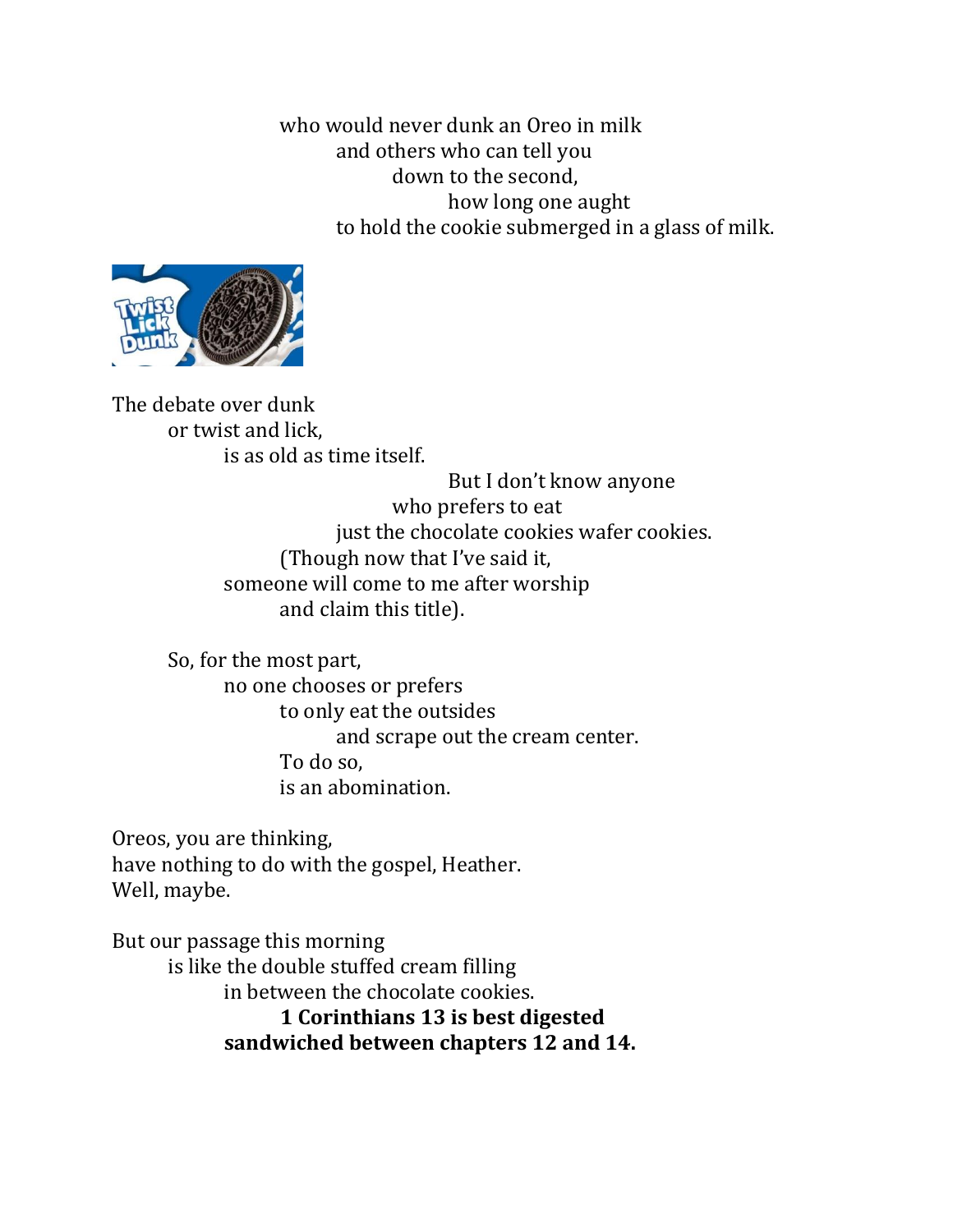These 3 chapters in Pauls' letter to the church in Corinth, chapters 12, 13, and 14 build on each other and depend on each other —the three go together like an Oreo cookie. To take out chapter 13 as a standalone passage on love is akin to declaring that it is satisfying to eat an Oreo without its creamy center.<sup>1</sup>



There's no doubt that these love verses are well known. However, we are not permitted to lightly skip over or discard this list of love's attributes and behaviors as though it were fluff. We are not permitted to treat these verses as though they only belong at weddings or only apply to romantic love —on the contrary they were written to a church community, a church community in the midst of division.

Chapter 12 of 1 Corinthians chooses the metaphor of the body to talk about the role and function of spiritual gifts within the life of the church.

<sup>&</sup>lt;sup>1</sup> Melanie A. Howard, [https://www.workingpreacher.org/commentaries/revised-common-lectionary/fourth](https://www.workingpreacher.org/commentaries/revised-common-lectionary/fourth-sunday-after-epiphany-3/commentary-on-1-corinthians-131-13-7)[sunday-after-epiphany-3/commentary-on-1-corinthians-131-13-7](https://www.workingpreacher.org/commentaries/revised-common-lectionary/fourth-sunday-after-epiphany-3/commentary-on-1-corinthians-131-13-7)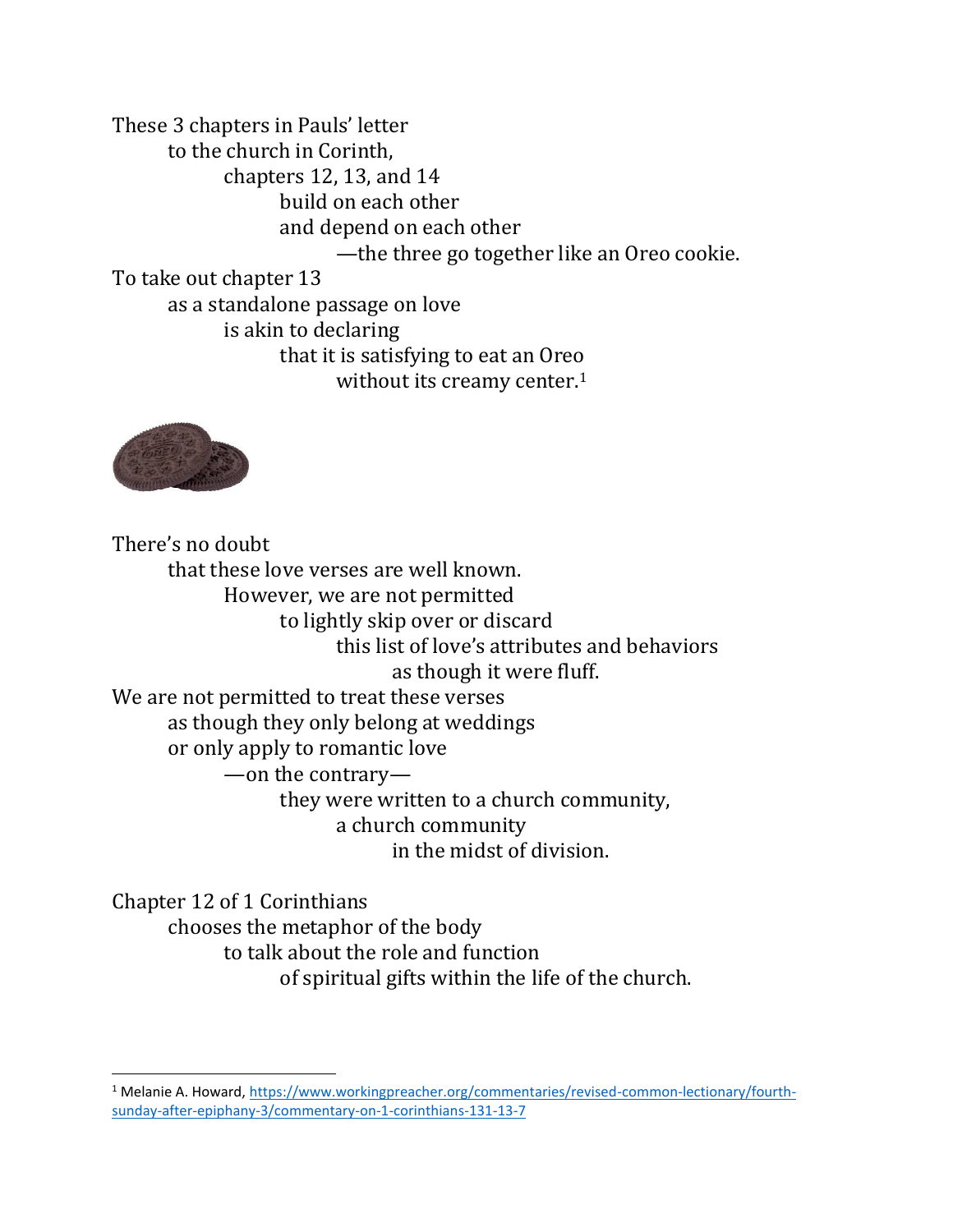In this new community in Corinth, church members are arguing and prioritizing some gifts of the Spirit over and against others.

If you were a teacher in the community, you were gifted. But if you could prophesy, oh well, that mattered a little more —so here move up the holy ladder a little. And if you spoke in tongues, oh well, that put up a way up on the ladder

close to Jesus himself.



At least this is what the Corinthians thought.

They thought some gifts

were more important than others.

And this meant certain people

were more important than others.

This created discord rather than unity.

It didn't foster the spirit

of a variety of gifts

being able to fit different tasks

so that ministry could be done efficiently.

Rather it fostered a narrow prioritizing over and against;

it fostered condescension

among the believers.

So, in chapter 12,

Paul spends considerable time, laying out this body metaphor to get his point across.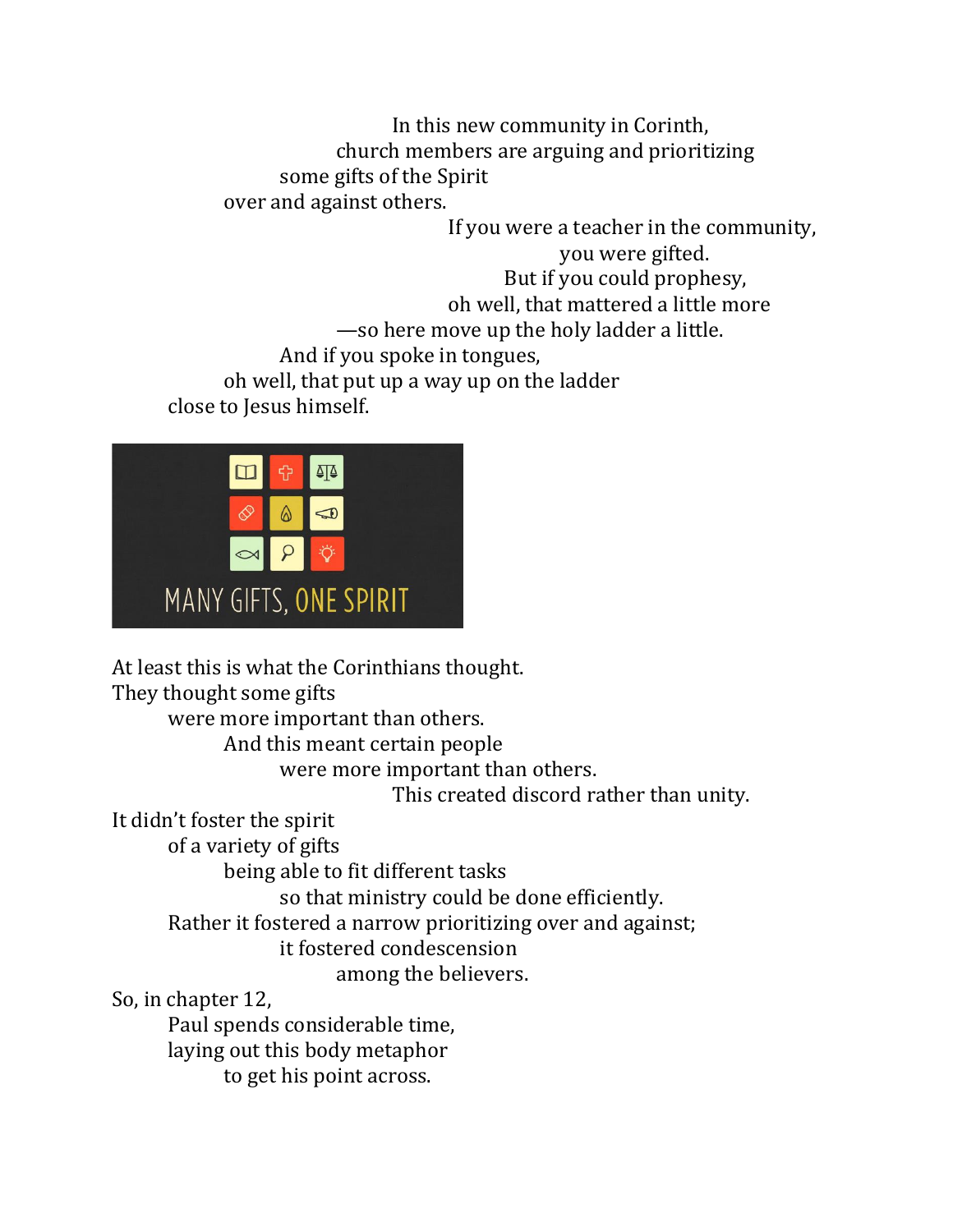Can't you just hear, Paul the preacher, pointing a finger from his pulpit—

> <sup>12</sup>For just as the body is one and has many members and all the members of the body though they are many, are one body, so, it with Christ…

<sup>15</sup>If the foot would say, "Because I am not a hand, I do not belong to the body," that would not make it any less a part of the body. <sup>16</sup>And if the ear would say, "Because I am not an eye, I do not belong to the body," that would not make it any less a part of the body.

17If the whole body were an eye, where would the hearing be? If the whole body were hearing, where would the sense of smell be? <sup>18</sup>But as it is, God arranged the members in the body, each one of them, as he chose. <sup>19</sup>If all were a single member, where would the body be?

Paul goes to great lengths trying to get that body of believers, that congregation, to see how imposing divisions create chaos rather than unity in their diversity. In order to downplay the assumed hierarchy in the church Paul's sermon for chapter 12 claims that everyone's a role in the body of Christ is equally important.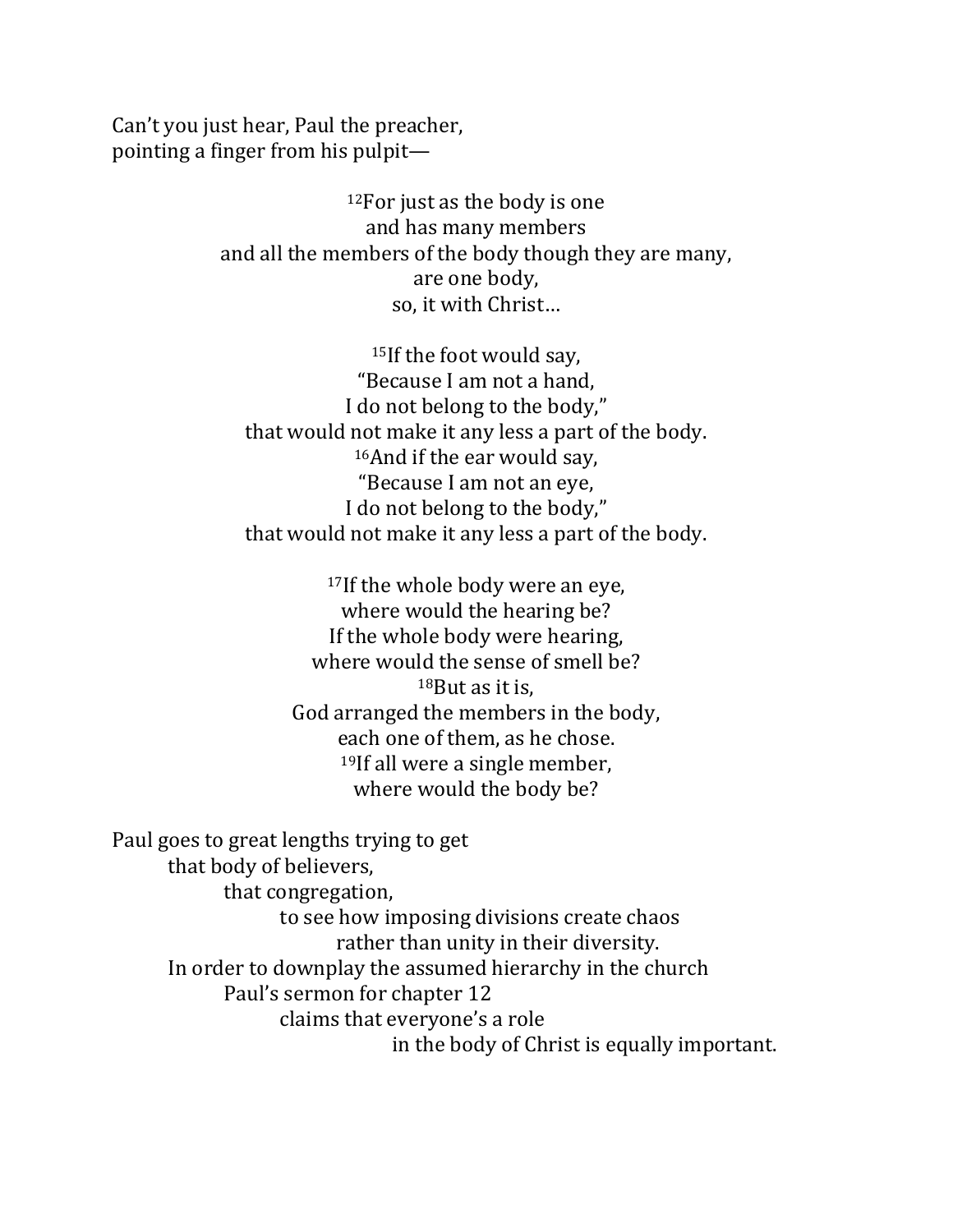

And jumping over to chapter 14, Paul again tries to explain how gifts given to the congregation are to be used for the good of the whole. He speaks directly to the gift of prophecy and the gift of speaking in tongues. Two highly exalted spiritual gifts.

> <sup>26</sup>What should be done then, my friends? When you come together, each one has a hymn, a lesson, a revelation, a tongue, or an interpretation. **Let all things be done for building up.**

<sup>27</sup>If anyone speaks in a tongue, let there be only two or at most three, and each in turn; and let one interpret. <sup>28</sup>But if there is no one to interpret, let them be silent in church and speak to themselves and to God. <sup>39</sup>So, my friends, be eager to prophesy, and do not forbid speaking in tongues; <sup>40</sup>but all things should be done decently and in order.

As this church struggles to understand its identity, Paul offers instruction to avoid divisive discord. His point again, is to help them see,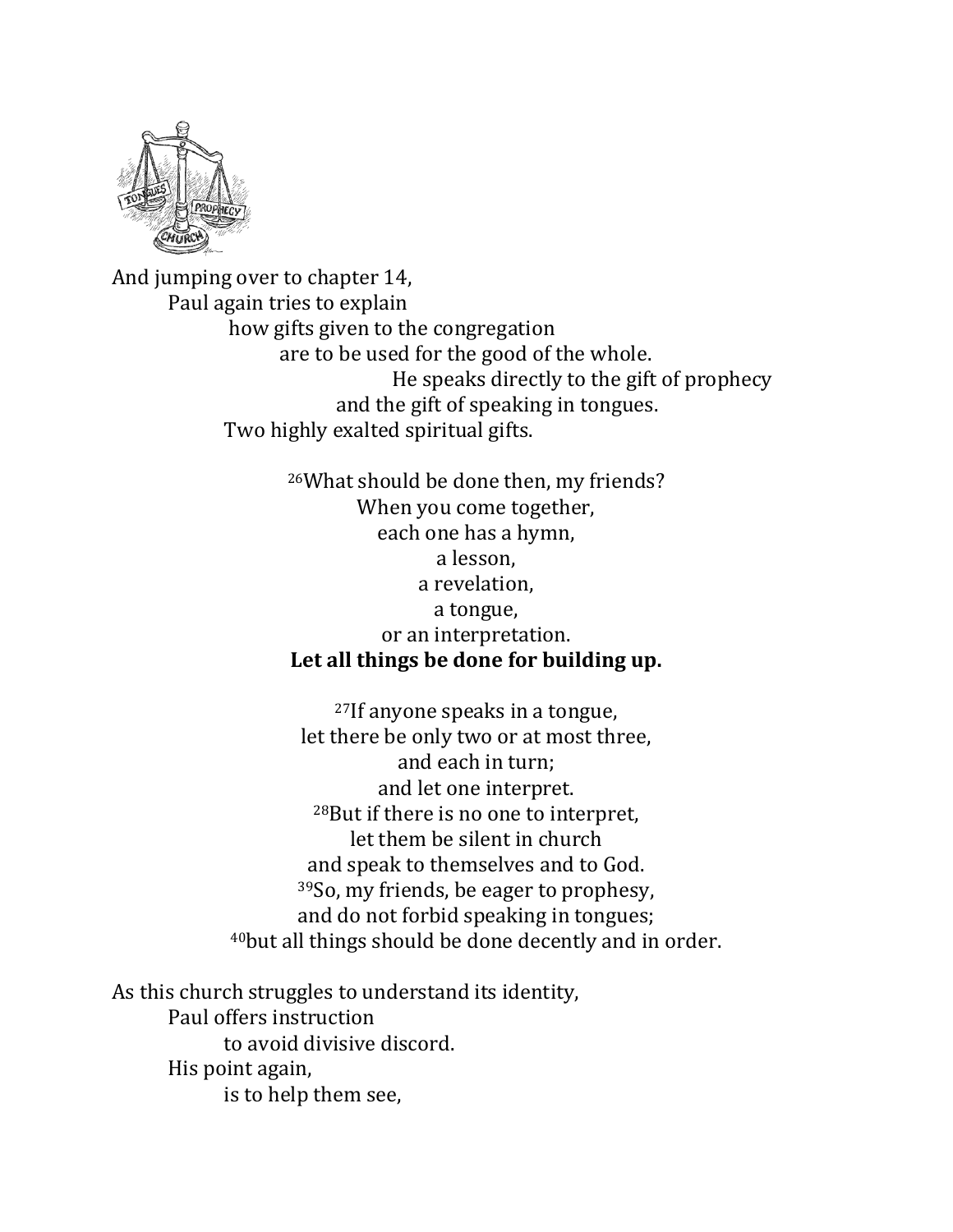that diversity is an expression of the Spirit's gifts and in being divisive they are directly not witnessing to the present reality of God's coming kingdom. But when you get a lot of people together, with their different preferences, and different opinions and lots of choices, well, how exactly do you get a diverse community to be a reliable witness to Christ's reality?



Wedged in between these chapters 12 and 14 are some of the most beautiful words Paul or anyone has written. And guess what they are words written for T H E C H U R C H. They aren't written for couples, but we use them with couples because in a marriage there tends to be times of discord now and then. These words weren't even written to talk about feelings and emotions.

These words are written to the people of Christ, who through the Spirit's power, came to realize the freedom and salvation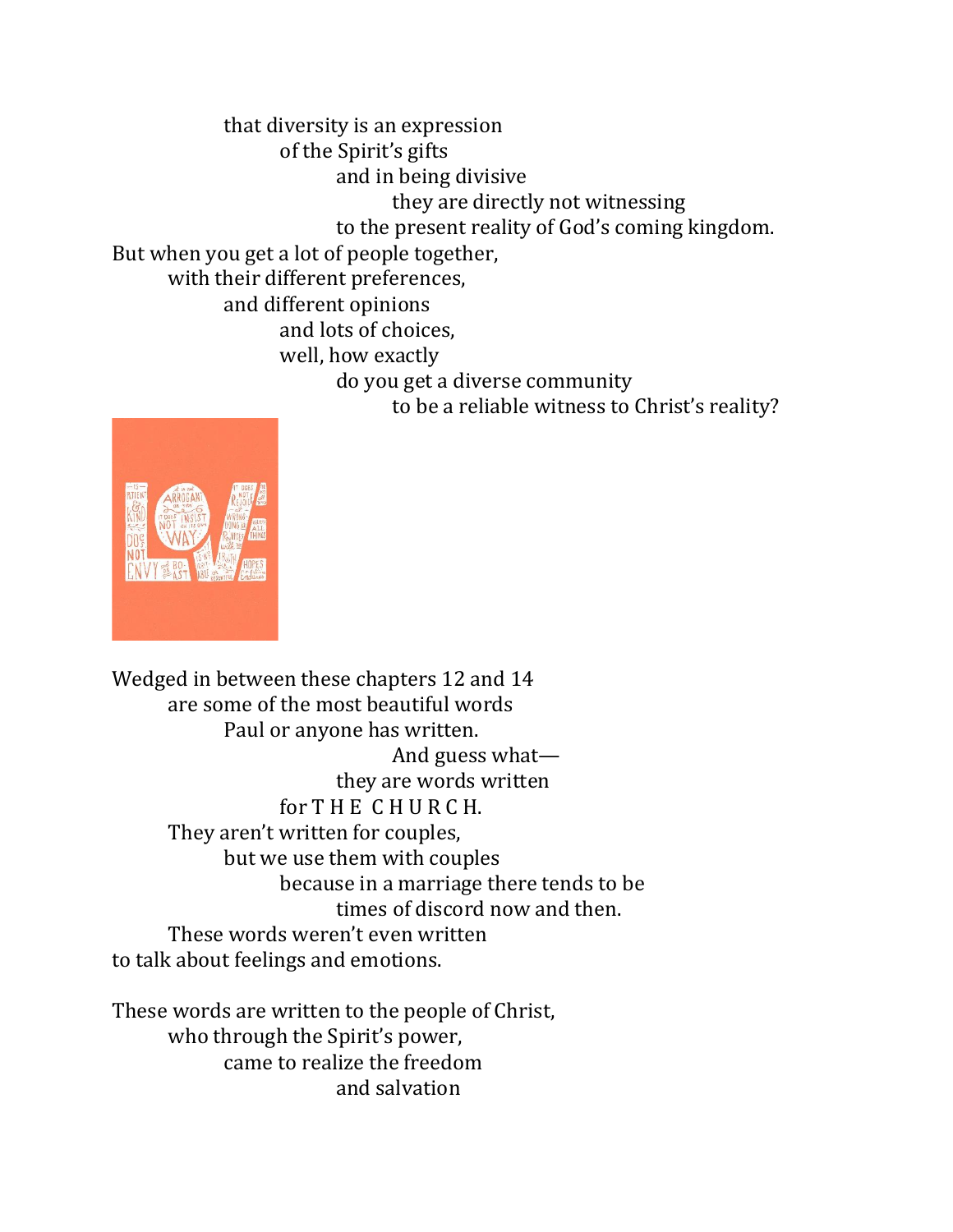and mercy and grace that is Christ's to give. These are people who decided that in coming together they are allowed to disregard what culture or society or honor or status might say about their personhood, and instead claim an identity of belonging so that in their coming together they would be transformed into the present reality of God's kingdom here and now.

So again, when you get a lot of people together, with their different preferences, and different opinions and lots of choices, how do you get a that kind of diverse community to a reliable witness to Christ's reality?

That is chapter 13.

For chapter 12's admonishing on being the body to be integrated, for chapter 14's order and acceptance to be realized, you need instructions that bridge the division we humans are good at maintaining.

It's all fine and dandy to talk about,

to preach about, unity in diversity and order and belonging —but not a bit of it becomes actualized unless —Paul says unless, there is something beyond feeling and beyond fluff beyond sentimentality (Paul says) you need, love.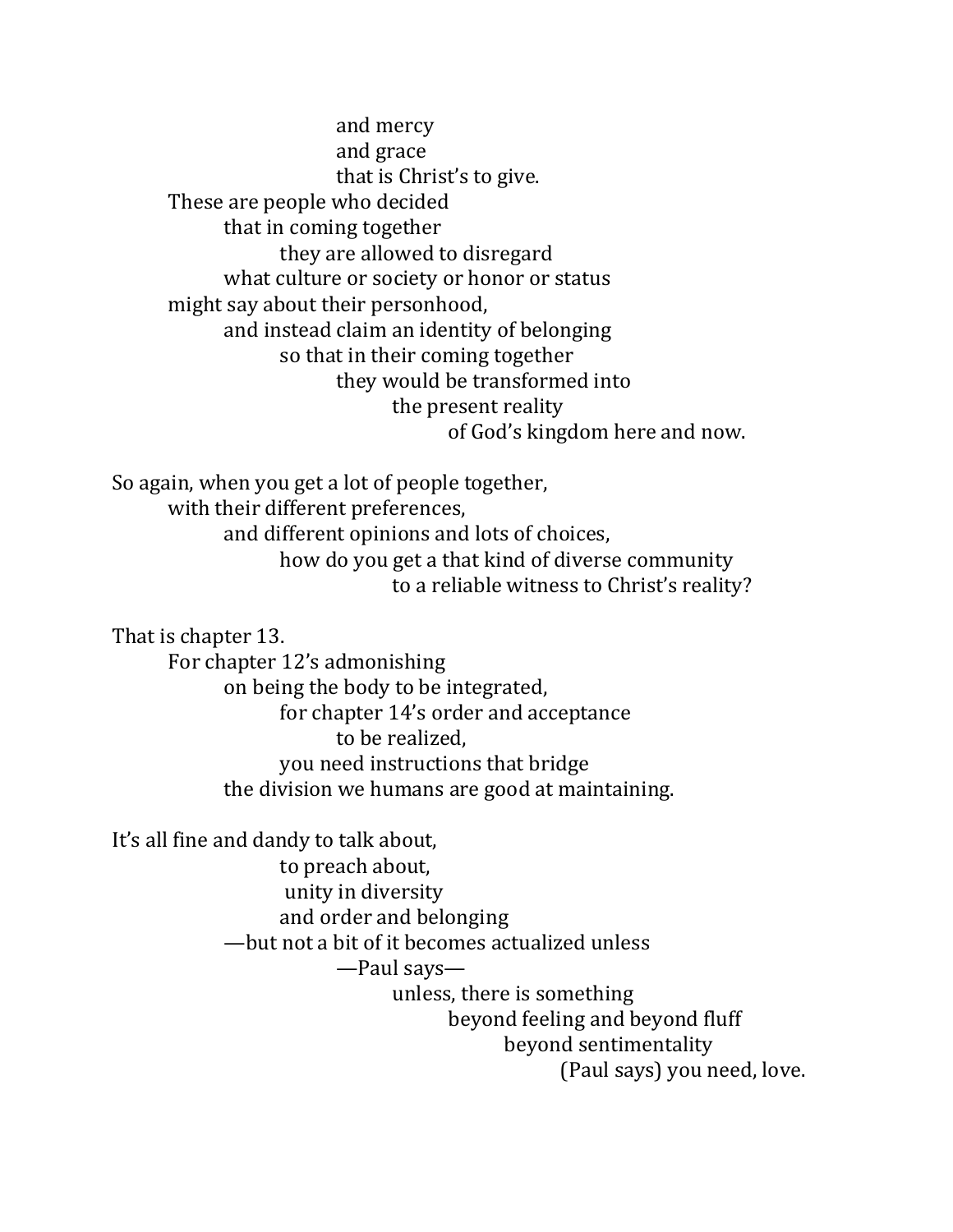Paul ends chapter 12 with, "I will show you a more excellent way" and then begins chapter 13. Listen now, for a word from the Lord.

> If I speak in the tongues of mortals and of angels, **but do not have love**,

> I am a noisy gong or a clanging cymbal. <sup>2</sup>And if I have prophetic powers, and understand all mysteries and all knowledge, and if I have all faith, so as to remove mountains, **but do not have love,** I am nothing. <sup>3</sup>If I give away all my possessions, and if I hand over my body so that I may boast, **but do not have love, I gain nothing.**

> > <sup>4</sup>Love is patient; love is kind; love is not envious or boastful or arrogant <sup>5</sup>or rude. It does not insist on its own way; it is not irritable or resentful; <sup>6</sup>it does not rejoice in wrongdoing, but rejoices in the truth.

> > > <sup>7</sup>It bears all things, believes all things, hopes all things, endures all things. <sup>8</sup>Love never ends.

But as for prophecies, they will come to an end; as for tongues, they will cease; as for knowledge, it will come to an end.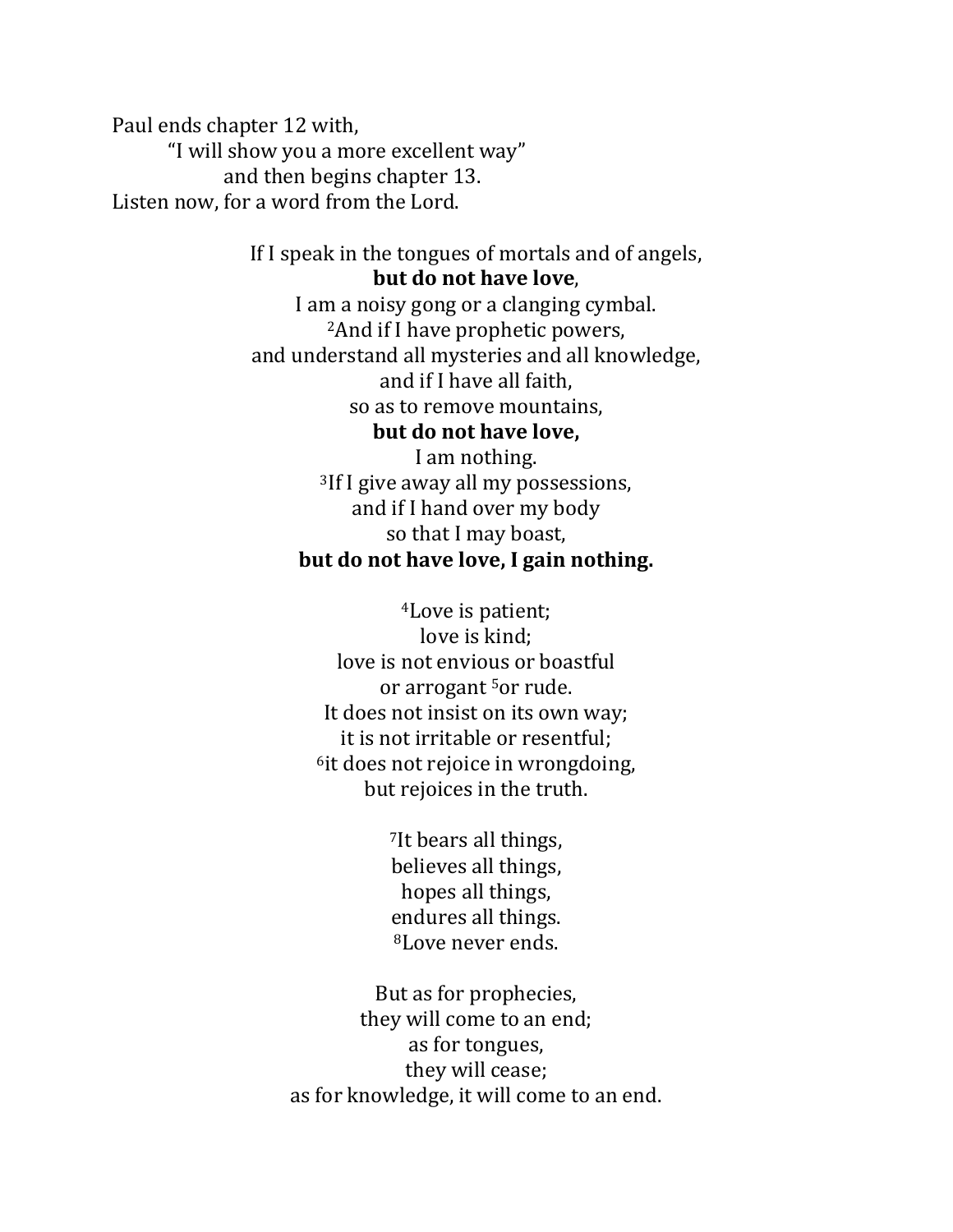<sup>9</sup>For we know only in part, and we prophesy only in part; <sup>10</sup>but when the complete comes, the partial will come to an end. <sup>11</sup>When I was a child, I spoke like a child, I thought like a child, I reasoned like a child; when I became an adult, I put an end to childish ways.  $12$ For now we see in a mirror, dimly, but then we will see face to face. Now I know only in part; then I will know fully, even as I have been fully known. <sup>13</sup>And now faith, hope, and love abide, these three; and the greatest of these is love.



This! This is the cream filled center! It makes the cookie!!!

Chapter 13 is the double stuff of chapter 12 and 14.

Love is the key, the lynchpin, the glue, love is the cream -filled center of our church, Oreo cookie.

These words are written to First Presbyterian and to Holy Trinity and St. Lukes;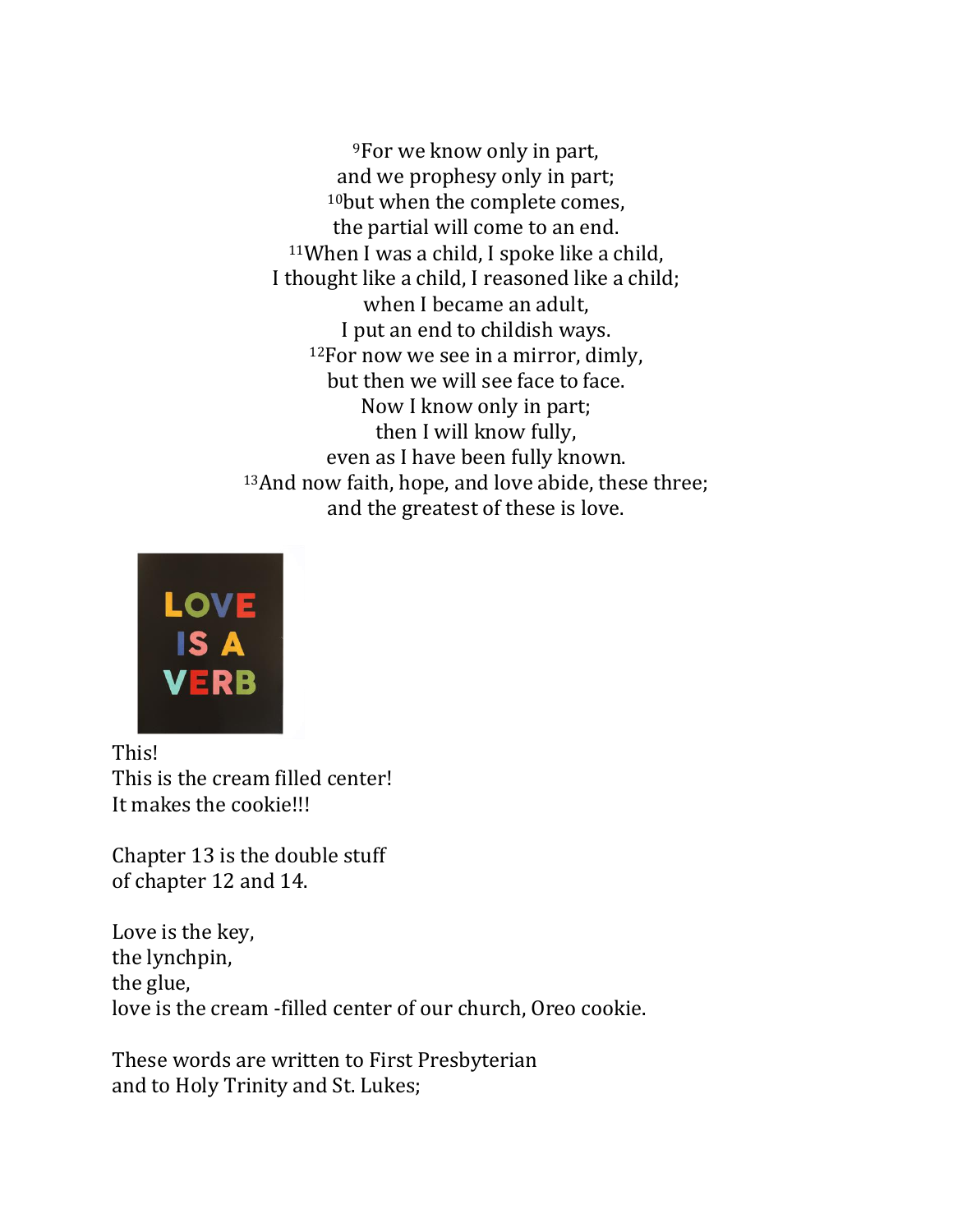to Hartzell and Discovery; to Corinth and Ascencion and West Baptist and Morning Star and Yeah God and St. Andrews.

Not one thing we Christians can hope to accomplish together, as the body of Christ, not one thing can we hope to do for the Lord none of it can be done if we do not first have this kind of **love**. And not just lovey, dovey sentiment. No, this type of love that is alive and vibrant and ready.

The kind of love that isn't just patient —really that translation makes it too passive.

Its better read like, love waits patiently. Love acts kindly. Love squelches jealousy and boasting. Love refuses to degrade Love refines and polishes

Love graciously considers possibilities, Love rejoices in affirming and belonging.

Love never admits defeat,

Because Love never tires, never stops, never falters, never ends.

That is love.

The driving, animating, creating force of the Triune God that brings life and light and flourishing to the body of believers.

So, friends, as the body of Christ, And the many members of it, As those who come together